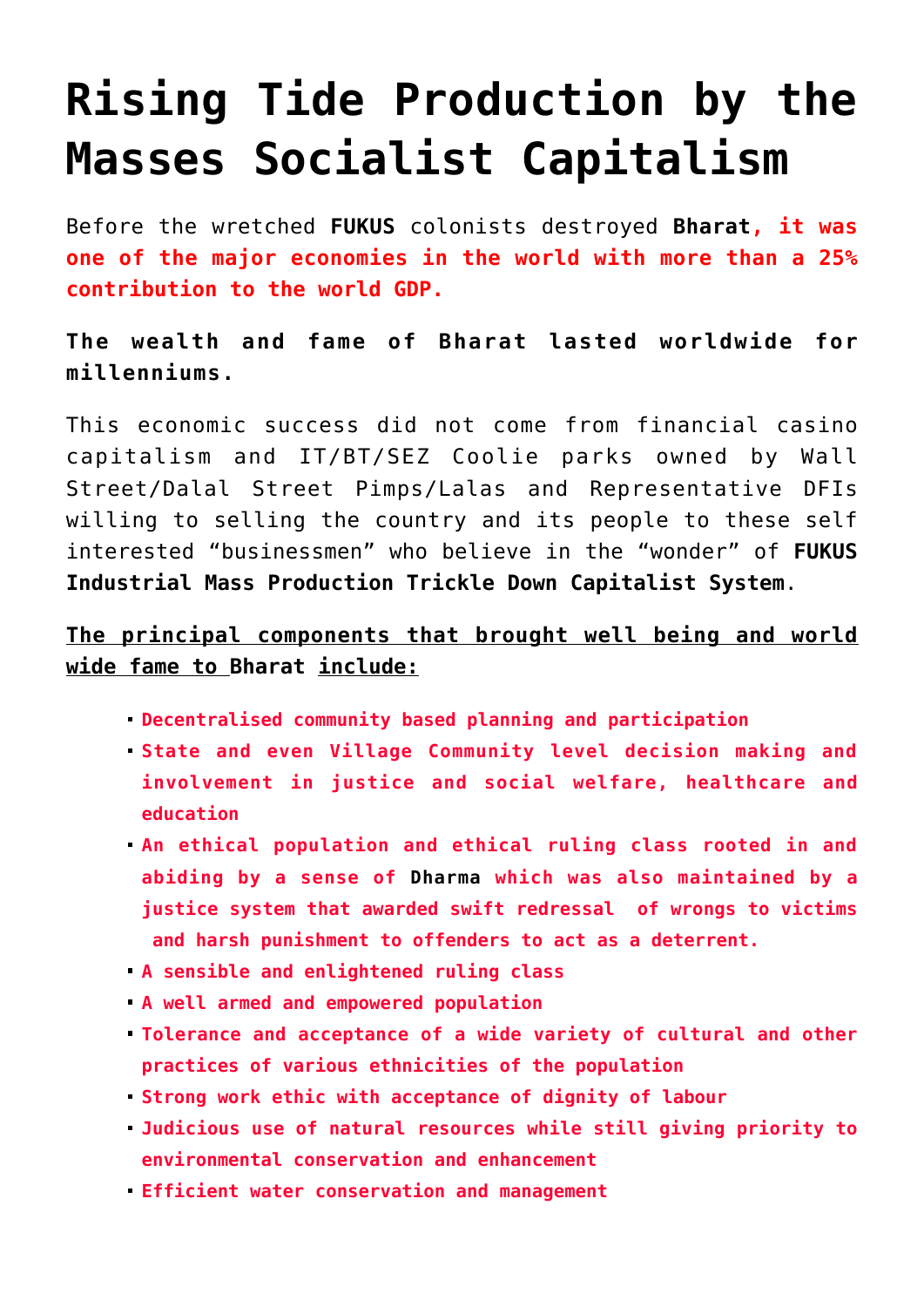- **Educational excellence and a locally developed repository of vast knowledge developed over millennia for practice and disbursement in a wide spectrum of disciplines in agriculture, arts, culture, environmental conservation, science, technology, law, justice and governance and many other aspects that are important to the well being of society.**
- **Agricultural prowess using low cost, sustainable, ecofriendly cultivation and management techniques**
- **Handloom textile prowess**
- **Metallurgical and other technological innovations**
- **Handcrafting of fine goods and monuments. Bharat produced cotton, silk goods, shawls, muslins, rugs, jewelry, metalwork, and lapidary work. Bharat was the pioneer of craftsmanship.**
- **Trading both domestically and all across the world**

**We must return to this system if [Bharat](http://aryadharma.world/bharat/) has to regain its lost glory.**

The concept of [FUKUS](http://aryadharma.world/fukus/) [Industrial Mass Production Trickle Down](https://aryadharma.world/fukus/fukus-capitalism/) [Casino Capitalist System i](https://aryadharma.world/fukus/fukus-capitalism/)tself did not exist in Bharat.

**[Bharat](http://aryadharma.world/bharat/)** truly practiced [guild](https://en.wikipedia.org/wiki/Guild) based Rising Tide Production by the Masses Socialist Capitalism.

These guilds were not just merchant guilds, but cooperative craftsperson guilds also.

**[Bharat](http://aryadharma.world/bharat/)** practiced true generation of wealth through hard work and sustainable methods:

- **Trade in real tangible handmade goods and agricultural produce**
- **Sustainable Agriculture**
- **[Desi Cow](http://www.biodiversityofindia.org/index.php?title=Native_cow_varieties_of_India) Rearing and [Desi Cow](http://www.biodiversityofindia.org/index.php?title=Native_cow_varieties_of_India) based farming**

Most places in **[Bharat](http://aryadharma.world/bharat/)** were monarchies, but most monarchs remained in place permanently and were not shuffled like a pack of cards every 5 years based on populist whims and fancies.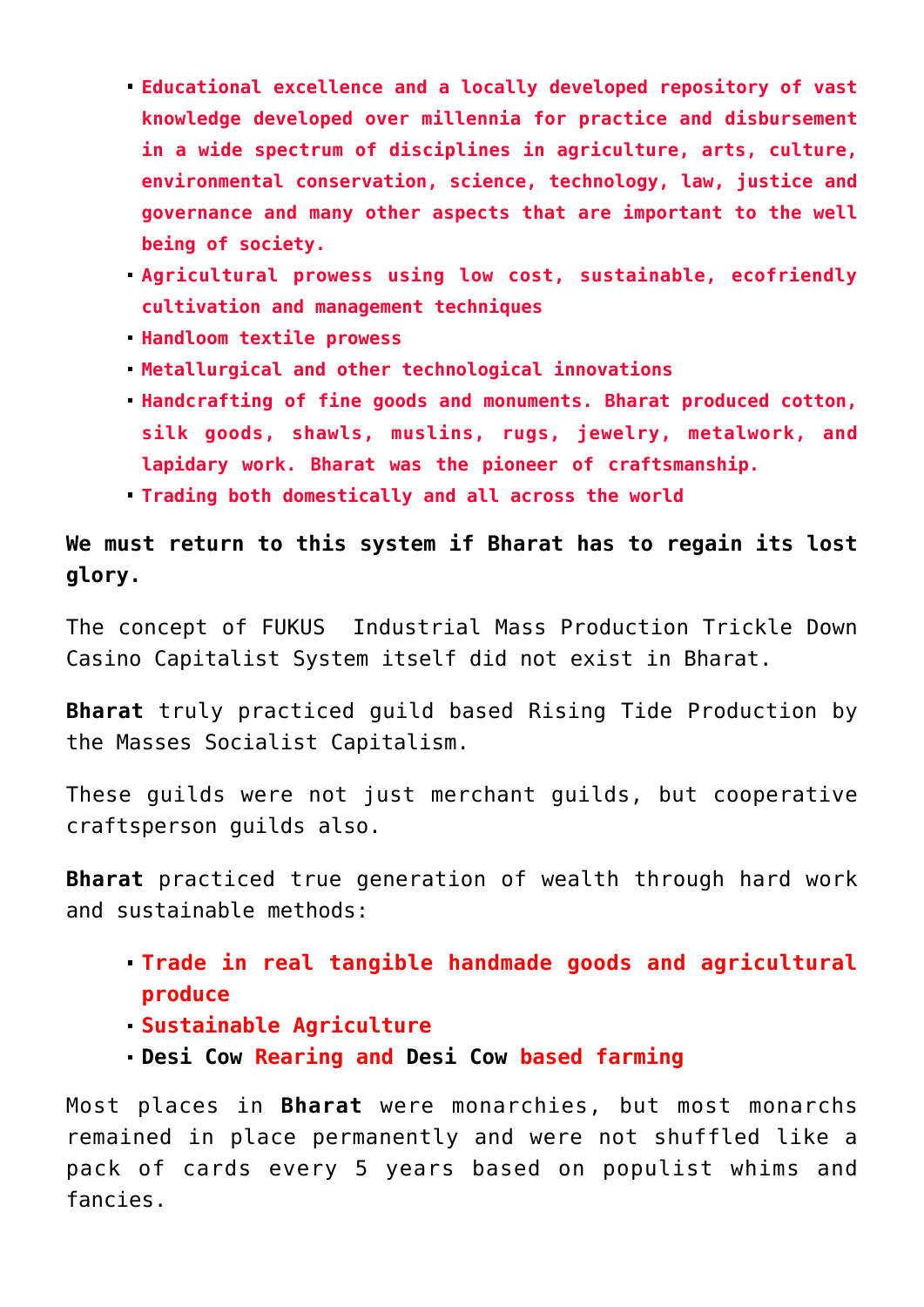Most monarchs were trained as good [Administrators](https://aryadharma.world/concepts/thestate/administrators/) right from their days as a young prince.

The first part of the [Kautilya's](https://aryadharma.world/bharat/kautilya/) [Arthasastra](https://en.wikipedia.org/wiki/Arthashastra) of almost 15 chapters was just on the training of the young prince.

The monarchs realised that if they were to remain as monarchs, they would be better off taking the well being of their citizens first.

The [Nanda empire](https://en.wikipedia.org/wiki/Nanda_Empire) was one of the most powerful empires ever in the history of the world.

Just its mere reputation was enough to [scare a world conqueror](https://en.wikipedia.org/wiki/Greek_conquests_in_India#Conquests_of_Alexander_The_Great_.28327.E2.80.93326_BC.29) like [Alexander](https://en.wikipedia.org/wiki/Alexander) to turn around and run back to Greece without even daring to fight the Nanda empire.

But the [Nanda empire](https://en.wikipedia.org/wiki/Nanda_Empire) was also hated by its own people.

And the [Nanda empire](https://en.wikipedia.org/wiki/Nanda_Empire) was hated even more by its neighbours.

The [Nanda empire](https://en.wikipedia.org/wiki/Nanda_Empire) finally collapsed and [was conquered](https://en.wikipedia.org/wiki/Conquest_of_the_Nanda_Empire) by [Chandragupta Maurya](https://en.wikipedia.org/wiki/Chandragupta_Maurya) under the guidance of his most enlightened and wise teacher: **[Kautilya](https://aryadharma.world/bharat/kautilya/)**.

Even the legends of the Buddhists claim that [Chandragupta](https://en.wikipedia.org/wiki/Chandragupta_Maurya) was a descendant of the [Sakyamuni](https://aryadharma.world/concepts/brahman/the-sakyamuni/) and easily conquered the hated [Nandas](https://en.wikipedia.org/wiki/Nanda_Empire) because he was going to restore [Dharma](https://aryadharma.world/concepts/brahman/dharma/) and end the wickedness of the [Nandas.](https://en.wikipedia.org/wiki/Nanda_Empire)

In fact one of the greatest saying of [Kautilya's](https://aryadharma.world/bharat/kautilya/) [Arthasastra](https://en.wikipedia.org/wiki/Arthashastra) is:

**In the happiness of his subjects lies the King's happiness, in their welfare his welfare.**

**He shall not consider as good only that which pleases him but treat as beneficial to him whatever pleases his subjects.**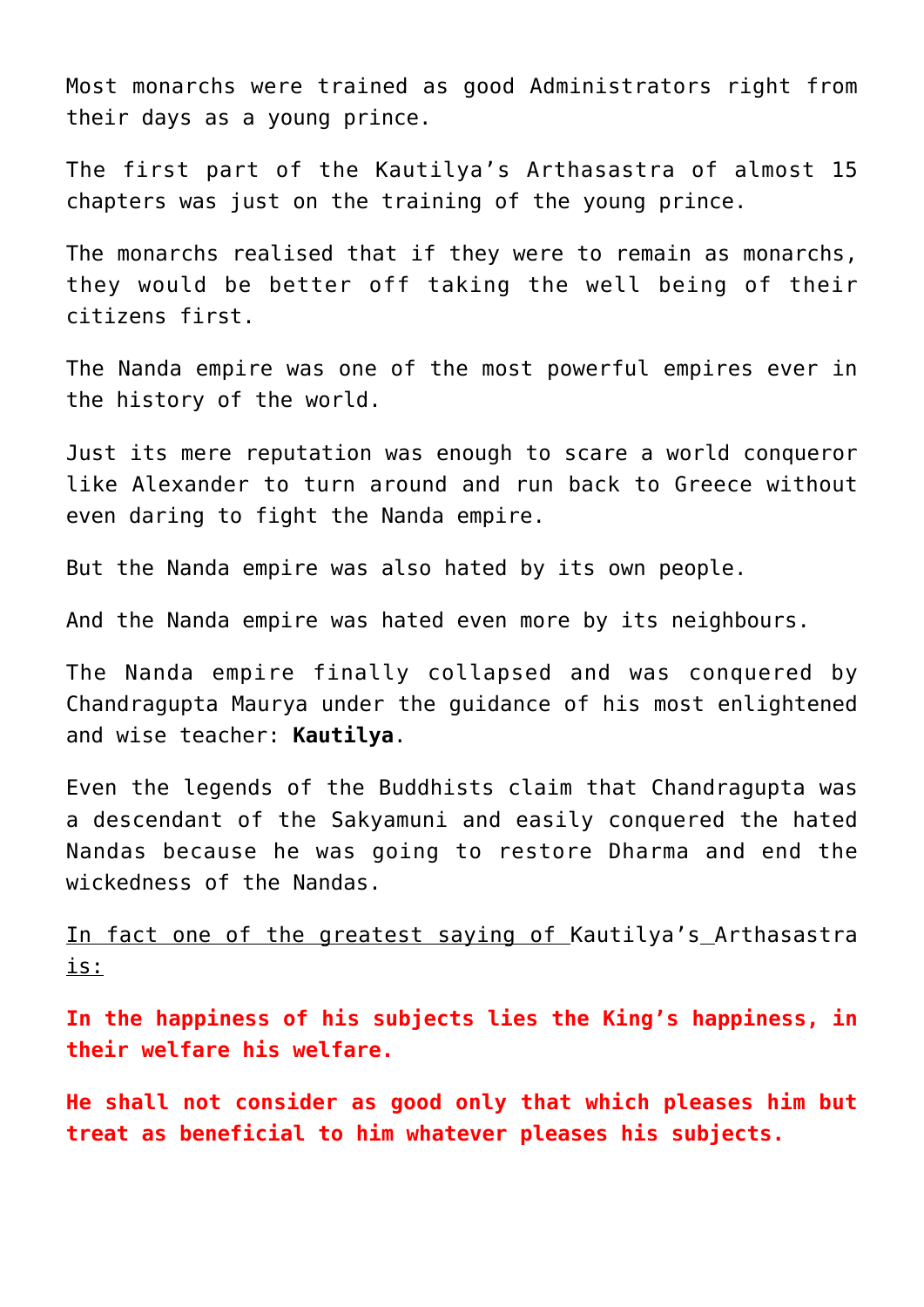**The highest goal of the [Arthasastra](https://en.wikipedia.org/wiki/Arthashastra) is SEVA to the old – the highest ideal of [Dharma](https://aryadharma.world/concepts/brahman/dharma/).**

**सुखस्य मूलं [धर्मः ।](https://aryadharma.world/concepts/brahman/dharma/) धर्मस्य मूलं अर्थः । अर्थस्य मूलं राज्यं । राज्यस्य मूलं इन्द्िरय जयः । इन्द्िरयाजयस्य मूलं िवनयः । िवनयस्य मूलं वृद्धोपसेवा॥**

**The root of happiness and well being is [Dharma](https://aryadharma.world/concepts/brahman/dharma/). The root of [Dharma](https://aryadharma.world/concepts/brahman/dharma/) is [Artha](https://en.wikipedia.org/wiki/Artha) (economy and statecraft) The root of [Artha](https://en.wikipedia.org/wiki/Artha) is good governance. The root of good governance is conquering by self control. The root of conquering by self control is humility. The root of humility is SEVA (selfless service) to the old.**

Today, due to the "wonder" of [FUKUS](https://aryadharma.world/fukus/) [democracy,](https://aryadharma.world/fukus/repsofpeople/) statecraft is a long forgotten obscure art relegated to long forgotten obscure texts like [Kautilya's](https://aryadharma.world/bharat/kautilya/) [Arthasastra.](https://en.wikipedia.org/wiki/Arthashastra)

Today, all we have is "politics", a poor substitute for statecraft.

**[The major success story](http://www.newindianexpress.com/columns/shankkar_aiyar/A-Model-State-for-Sabka-Saath-Sabka-Vikas/2015/04/05/article2747716.ece) in [Bharat](http://aryadharma.world/bharat/) is the [Himachal Pradesh](http://en.wikipedia.org/wiki/Himachal_Pradesh) model which remains totally unsung and unheard of.**

Even though [Himachal Pradesh](http://en.wikipedia.org/wiki/Himachal_Pradesh) is blessed with [hydropower](http://en.wikipedia.org/wiki/Hydro_electric) which contributes a significant amount to its GDP, more than 50% of the GDP is due to agriculture, handicrafts and tourism and more than 75% of the population works in these fields.

**The following are the main components of this success** (I have summarized [Shankar Aiyars article](http://www.newindianexpress.com/columns/shankkar_aiyar/A-Model-State-for-Sabka-Saath-Sabka-Vikas/2015/04/05/article2747716.ece) "A Model State for Sabka Saath, Sabka Vikas" and also added my knowledge of [Himachal](http://en.wikipedia.org/wiki/Himachal_Pradesh) [Pradesh](http://en.wikipedia.org/wiki/Himachal_Pradesh))**:**

- **Empowerment of women**
- **Local Community empowerment and participation**
- **Proper implementation of land reforms**
- **Focus on both social and physical infrastructure**
- **Focus on health care and education**
- **Abundance of water and proper harnessing of water**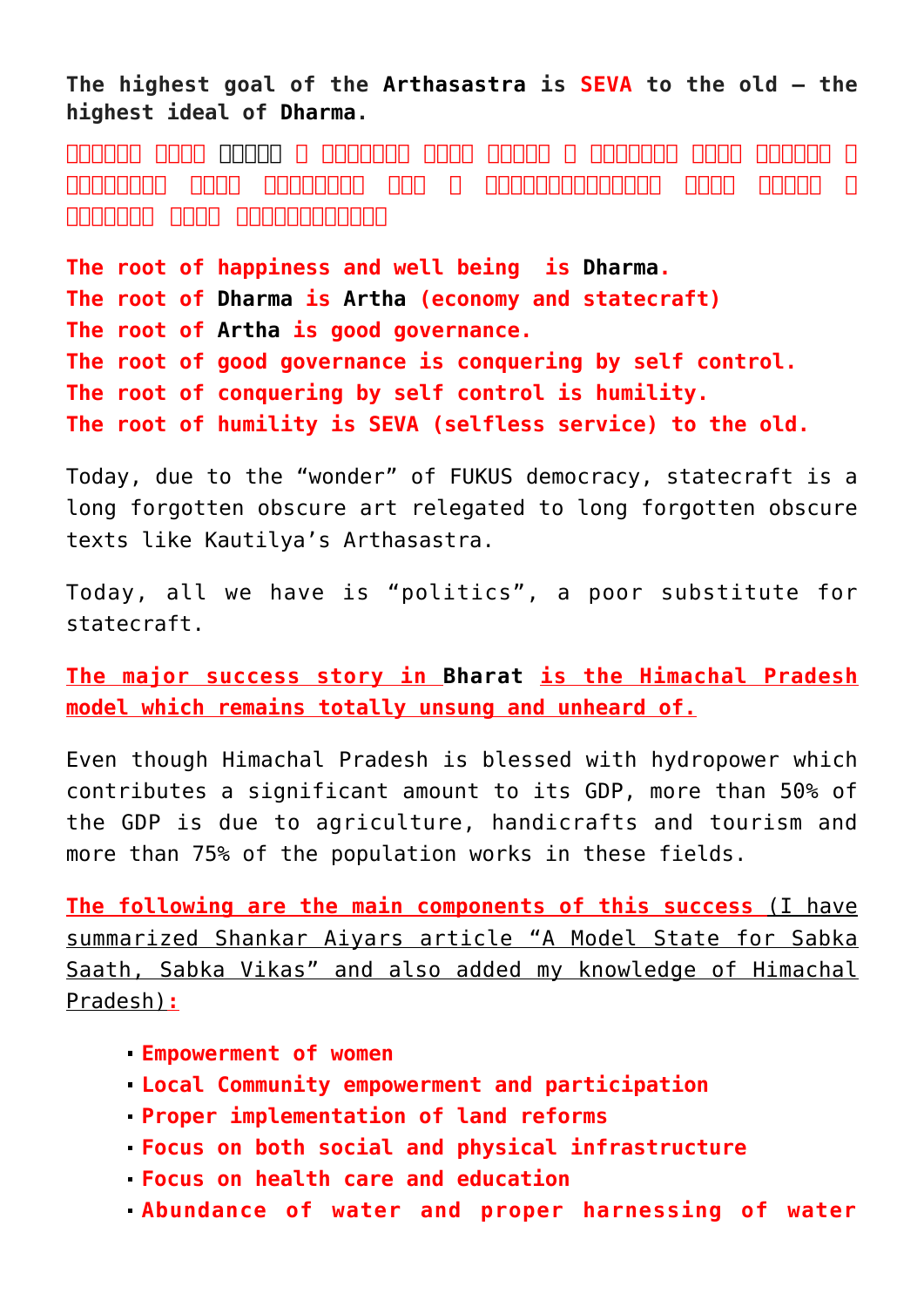**resources**

- **Predominantly agricultural economy with focus on value addition**
- **Small scale industry**
- **Restrictions on land ownership only locals can buy land in [Himachal Pradesh](http://en.wikipedia.org/wiki/Himachal_Pradesh)**

True heaven is living with family as close to nature and as respectful of nature as possible.

Industrialization has only lasted 300 years and will fail soon.

Industrialization puts people out of jobs.

It employs machines instead. This drives costs lower.

This encourages people to consume more.

The monthly minimum EMI and consumption based economy encourages people to borrow more than they can afford to spend.

Most importantly it destroys the environment and pollutes nature.

The foundation of the economy must return to agriculture, farming and hand labour for textiles, weaving, artisans and footwear and items of daily use.

If we dont reform ourselves now, our future and unborn generations will be up to their eyeballs in debt and will lead miserable lives of not just poverty, but rampant crime and violence and environmental degradation.

**[FUKUS](http://aryadharma.world/fukus/) [Industrial Mass Production Trickle Down Capitalism](http://aryadharma.world/fukus/fukus-capitalism) is a complete lie.**

We cannot keep growing infinitely.

The only thing that grows without control is cancer and we all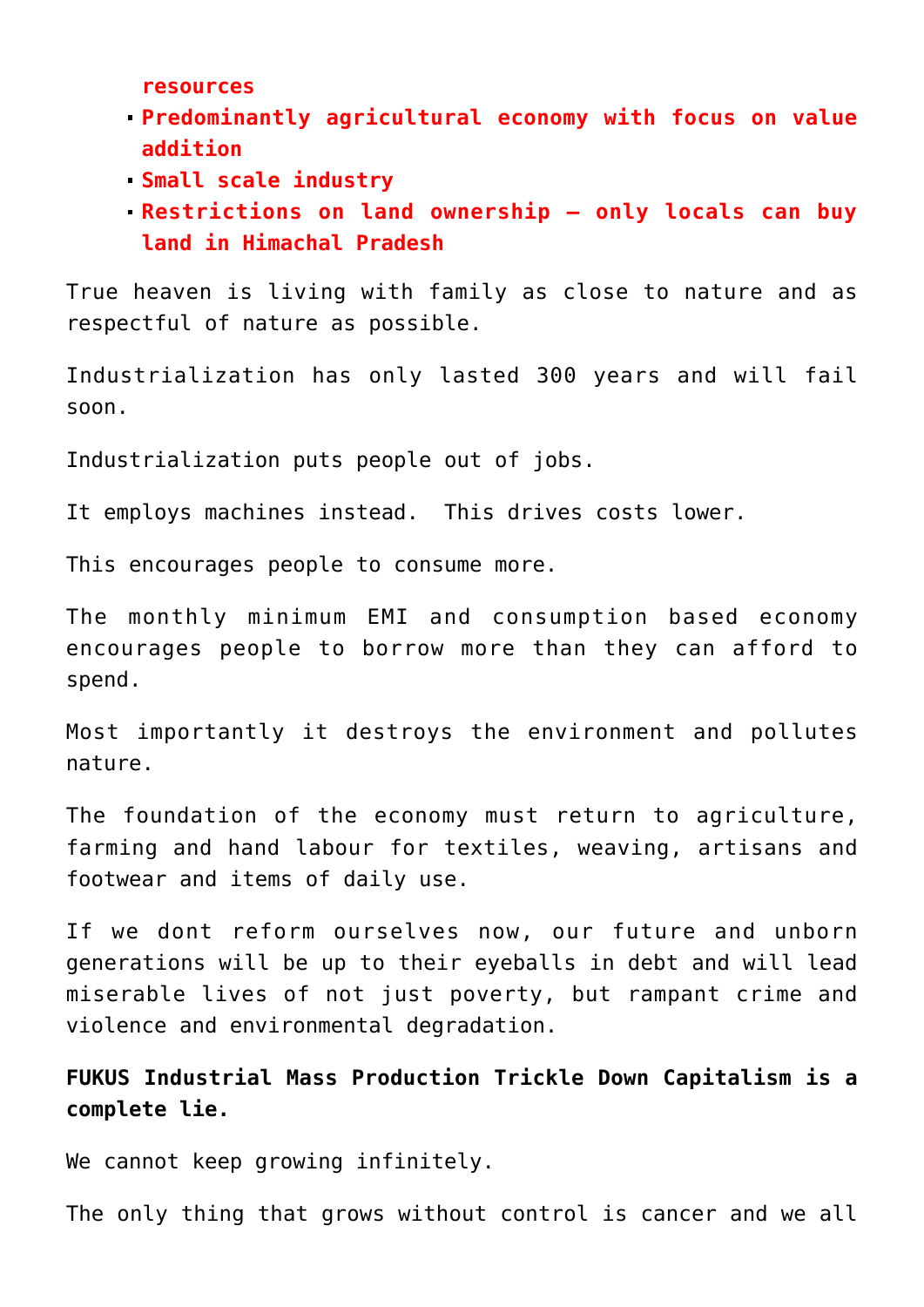know what happens when we get cancer.

#### **We must stop this cancer of infinite growth.**

We need sustainable businesses that can provide sustainable prosperity without growth.

Real estate and gold alone are not assets.

They alone do not generate capital or income, they just keep up with inflation.

You can stitch a fine suit with an 5 gm of gold today, even my great grandfather could do the same.

I cannot stitch two suits with 5 gm of gold today, I can still just stitch one suit, that too not of the quality that my grandfather had.

In my grandfathers days you could get a full woolen suit for 5 grams of gold.

Today you will get a part polyester, part woolen suit for 5 grams of gold.

So gold has really not even kept up with inflation.

They just encourage hoarding speculation.

Real estate and gold do not generate capital or income unless it is sold, mortgaged or rented out.

**Only consistently profitable, income earning, small farmers, small handcrafted artisans and small dividend paying businesses can generate true capital.**

**For this we should practice Rising Tide Socialist Production by the Masses Capitalism.**

**A rising tide lifts all boats.**

For Rising Tide Socialist Production by the Masses Capitalism,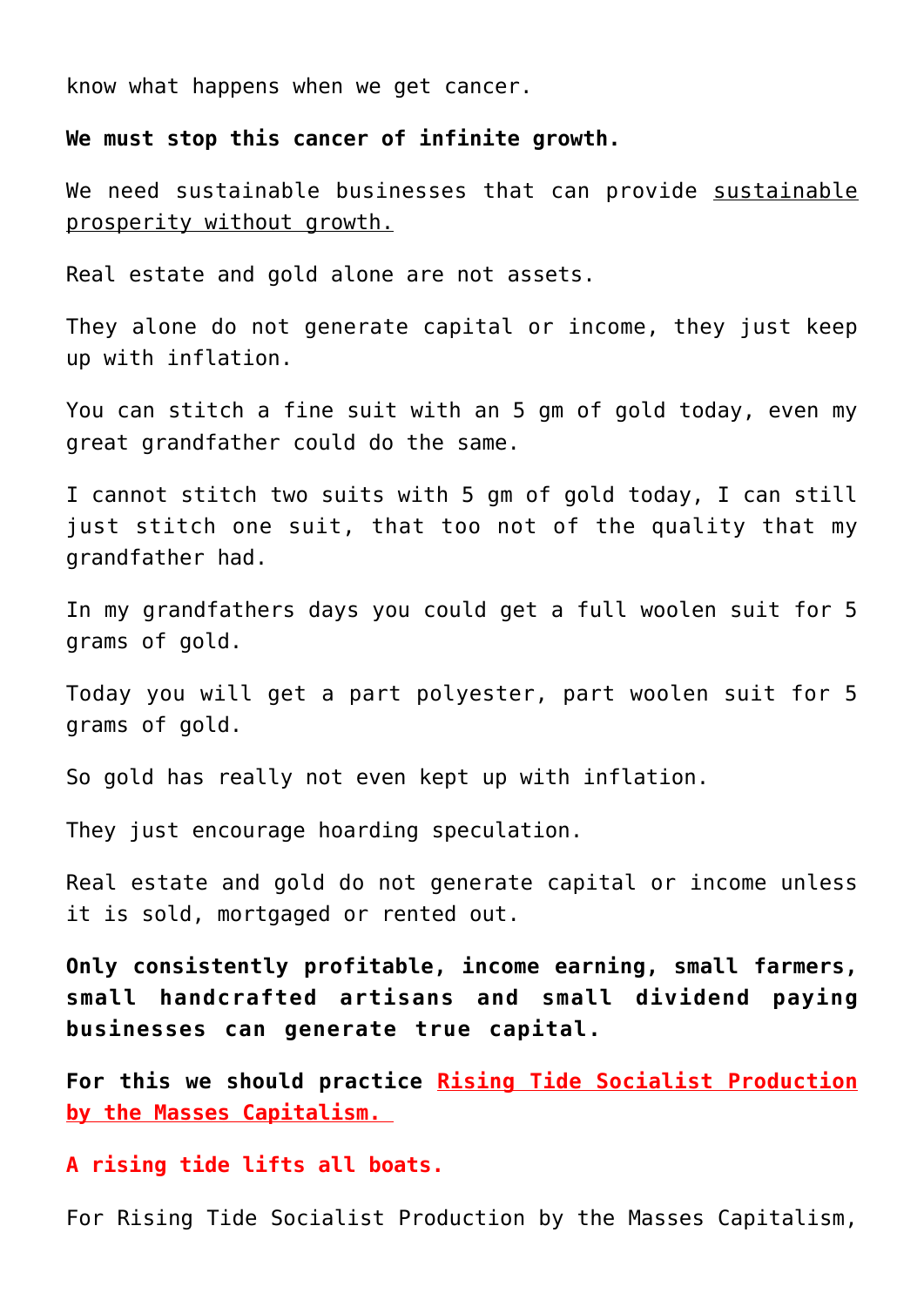most of the funds should be diverted from the [Wall Street/](http://aryadharma.world/fukus/wallstreetpimps/) [Dalal Street Pimps/Lalas](http://aryadharma.world/fukus/wallstreetpimps/) to small businesses, small farmers and small entrepreneurs and workers especially engaged in the hand crafted production of the fundamental needs of society – farming, clothing, food, housing, water and environmental conservation.

In fact, in **[Bharat](http://aryadharma.world/bharat/)** , **Small business is big business.**

**Following are the statistics of small business in [Bharat](http://aryadharma.world/bharat/) vs the Corporate Sector as per a recent ad in the Economic Times dated 13-10-2014 and on the website [http://smallbusinessisbigbusiness.org:](http://smallbusinessisbigbusiness.org/)**

- **45% contribution to GDP by Small Business compared to 15% contribution by Corporate Sector.**
- **90% of the employment in the country.**
- **46 crore employed, 24 crore self employed**
- **62% owned by ST/SC and OBC**

Despite generating Rs 6.28 lakh crore(Rs 6,28000,00,00,00,000) per annum, the access to banks by the Small Business sector for their financial needs **is less than 4%.**

This country can create a success story like [Amul](http://en.wikipedia.org/wiki/Amul) for an extremely perishable commodity like milk, but cannot do so to help other farmers and artisans and workers who are engaged in handcrafting.

**The mainstay of any economy is development of innovative technologies to solve the basic needs of civilisation, small scale entrepreneurship, family farm based agriculture, craftsmanship and minimizing machine labour by encouraging handcrafted goods and cooperatives for basic needs like clothing, footwear and food.**

## The basic needs of civilisation are:

Energy, Water, Food, Clothing and Footwear, Healthcare,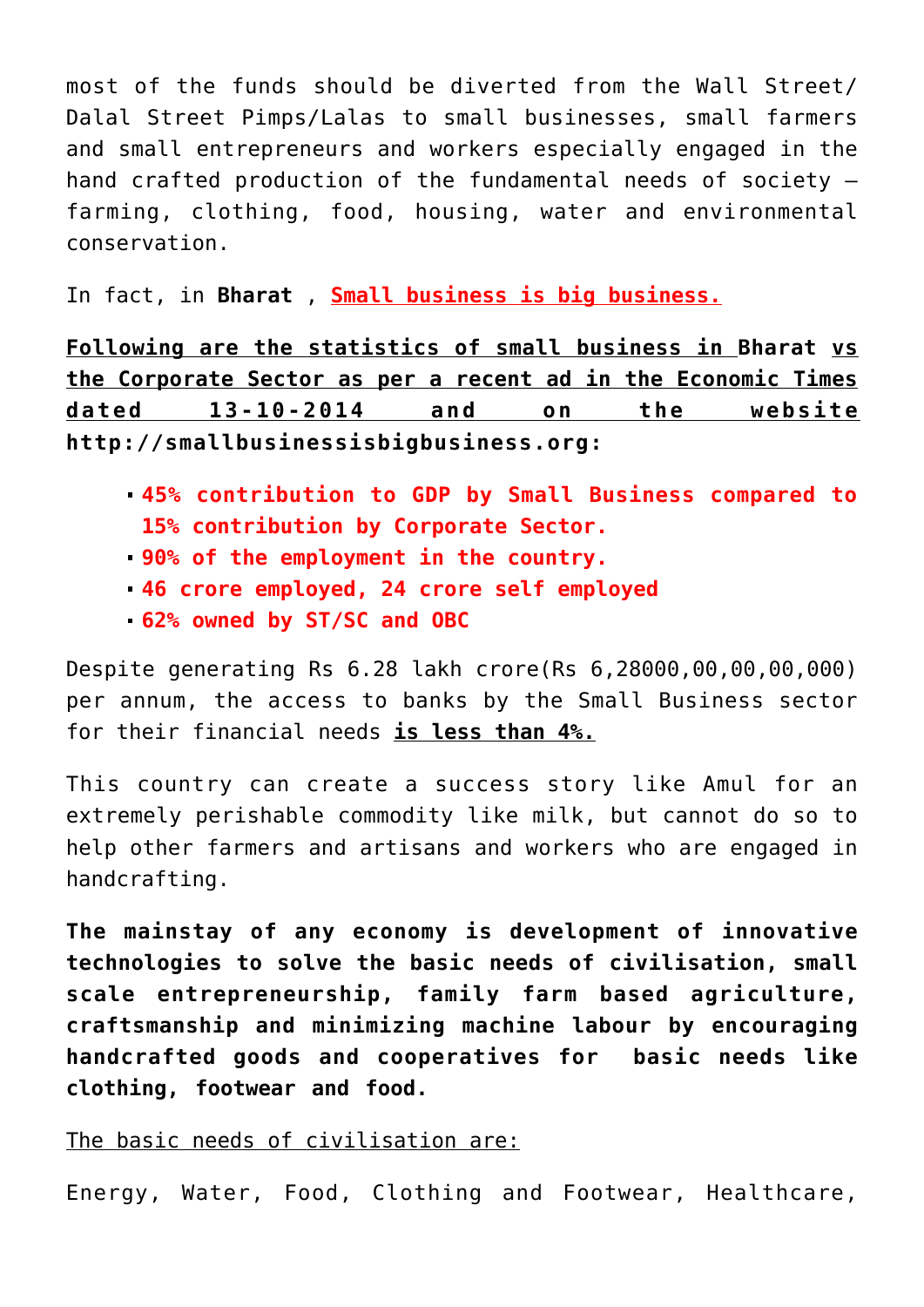Education, Transport and Telecommunications, Social Services and Law and Order.

E-commerce, [vaporware](https://en.wikipedia.org/wiki/Vaporware) start ups, and other such new fangled click click based technologies are superfluous needs and should be given the lowest priority.

**[MK Gandhi](http://en.wikipedia.org/wiki/Mahatma_Gandhi) had a vision for [Bharat](http://aryadharma.world/bharat/) which also applies to the whole world.** 

His version of **[Bharat](http://aryadharma.world/bharat/)** was not that of an industrial "powerhouse" of IT/BT/SEZ coolie parks, mega steel plants, and other such industries that only benefit [Wall Street/Dalal](http://aryadharma.world/fukus/wallstreetpimps/) [Street/Lala Pimps.](http://aryadharma.world/fukus/wallstreetpimps/)

**He said that [Bharat](http://aryadharma.world/bharat/) lives in its villages.** 

**[MK Gandhi](http://en.wikipedia.org/wiki/Mahatma_Gandhi) knew that [Bharat](http://aryadharma.world/bharat/) rose to great well being and prosperity because of its [Village Industries.](http://www.mkgandhi.org/villageindustries/villageindustries.htm)**

MK Gandhi said this is which absolutely true even today:

**"The poor of the world cannot be helped by mass production, but only by production by the masses".**

**Read his [comments on Machinery](http://www.mkgandhi.org/momgandhi/chap48.htm) and [Village Industries.](http://www.mkgandhi.org/villageindustries/villageindustries.htm)**

**These are very enlightening and prophetic statements of [MK](http://en.wikipedia.org/wiki/Mahatma_Gandhi) [Gandhi](http://en.wikipedia.org/wiki/Mahatma_Gandhi) made more than a 100 years ago.**

What he said almost a 100 years ago has come true today especially in the [FUKUS](http://aryadharma.world/fukus/) countries and China.

It will soon happen in Bharat, if we continue to be inspired by the wonder of **[FUKUS](http://aryadharma.world/fukus/) [Industrial Mass Production Trickle Down](http://aryadharma.world/fukus/fukus-capitalism) [Capitalism.](http://aryadharma.world/fukus/fukus-capitalism)**

**Whatever people may think of [MK Gandhi](http://en.wikipedia.org/wiki/Mahatma_Gandhi), and whatever faults he may have had, he was one of the most visionary men of his times.**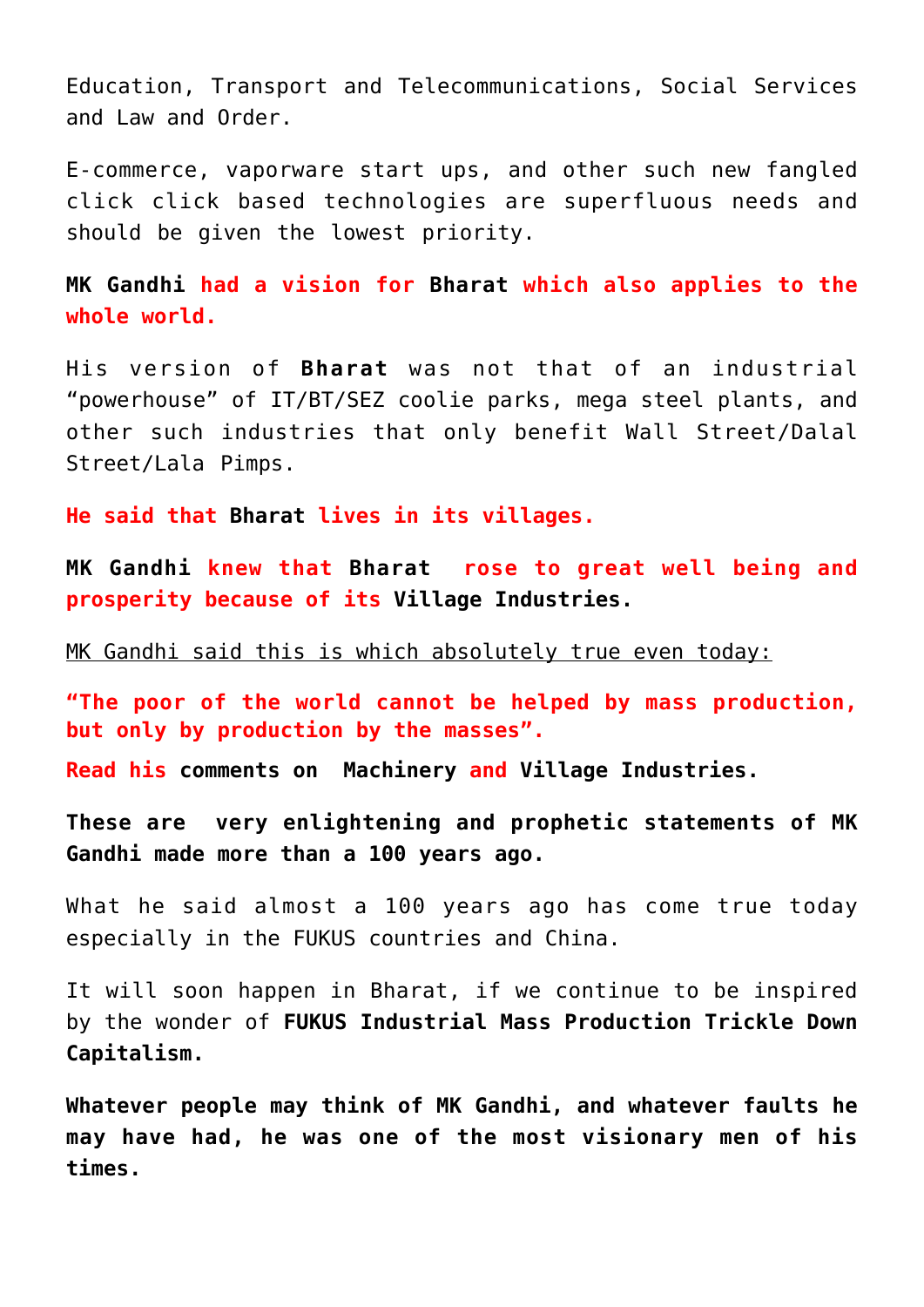If he were alive and had directed the course of development of **[Bharat](http://aryadharma.world/bharat/)**, instead of [coconut](http://aryadharma.world/bharat/coconut/) [Nehru](https://en.wikipedia.org/wiki/Jawaharlal_Nehru), by now, after 70 years of independence in 1947, Bharat would have been restored to its past glory.

Farmers and villages would have been self sufficient, very prosperous and everybody would have been gainfully employed.

There would have been very little crime which is usually a result of unemployment and and idle mind.

**MK Gandhi was not against Machinery.**

In fact if you read his [comments on Machinery](http://www.mkgandhi.org/momgandhi/chap48.htm) he said:

**My opposition to machinery is much misunderstood. I am not opposed to machinery as such. I am opposed to machinery which displaces labour and leaves it idle. (H, 15-9-1946, p. 310)**

**I hold that the machinery method is harmful when the same thing can be done easily by millions of hands not otherwise occupied. It is any day better and safer for the millions, spread in the seven hundred thousand villages of India, scattered over an area nineteen hundred miles long and fifteen hundred broad, that they manufacture their clothing in their own villages, even as they prepare their own food. These villages cannot retain the freedom they have enjoyed from time immemorial if they do not control the production of prime necessaries of life. (YI, 2-7-1931, p. 161)**

**What I object to is the craze for machinery, not machinery as such. The craze is for what they call labour-saving money. Men go on 'saving labour' till thousands are without work and thrown on the open streets to die of starvation. I want to save time and labour, not for a fraction of mankind, but for all.**

As [EF Schumacher](http://en.wikipedia.org/wiki/E._F._Schumacher) said in his wonderful book [Small is](http://en.wikipedia.org/wiki/Small_Is_Beautiful) [Beautiful:](http://en.wikipedia.org/wiki/Small_Is_Beautiful)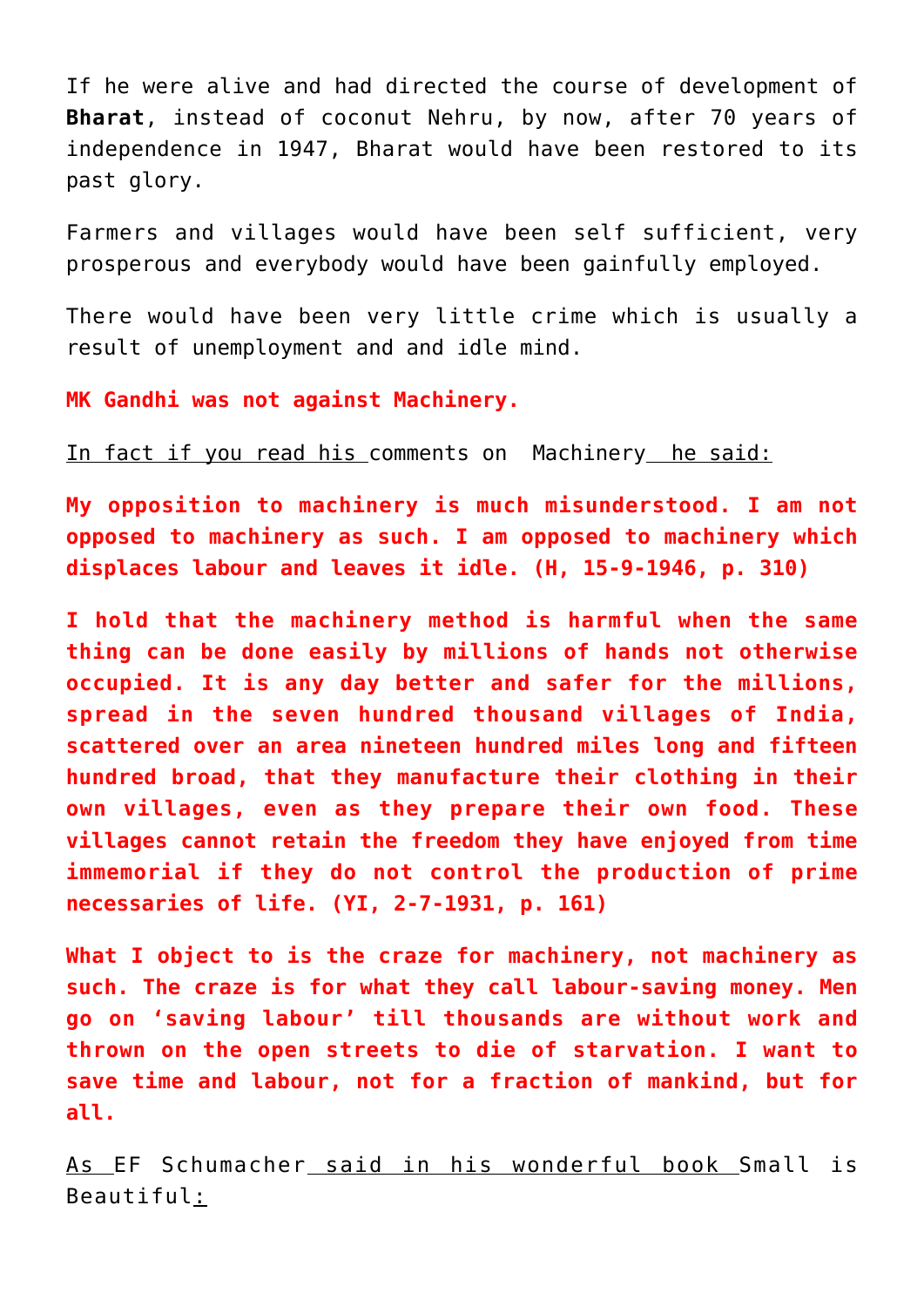The system of *Production by the Masses* mobilises the priceless resources that are possessed by all human beings, *their clever brains and skillful hands, and supports them with first class tools.*

The technology of *Mass Production* is inherently violent, ecologically damaging, self-defeating in terms of nonrenewable resources and stultifying for the human person.

**The technology of** *Production by the Masses,* **making use of the best of modern knowledge and experience, is conducive to decentralisation, compatible with the laws of ecology, gentle in its use of scarce resources, and designed to serve the human person instead of making him a servant of machines.**

We must return to predominantly [Village Industries,](http://www.mkgandhi.org/villageindustries/villageindustries.htm) decentralised local economic activity and the only permanent mainstay of any economy – family farm based agriculture and minimizing machine labour by hand labour especially for the fundamental requirements of mankind like food, clothing, footwear and construction.

The mainstay of the economic well being of a nation is also small scale local entrepreneurship and locally produced and locally consumed economies.

We must have huge financing and business establishment and promotion schemes to the rural poor and landless labourers to encourage them to take up weaving, cobbling, hand crafting, farming and livestock rearing.

We must look after the women, very old and very young in these villages.

We must concentrate on health care and education and empowerment of women thorough micro-finance schemes in these villages.

**The State should set up a large fund of at least Rs 250,000**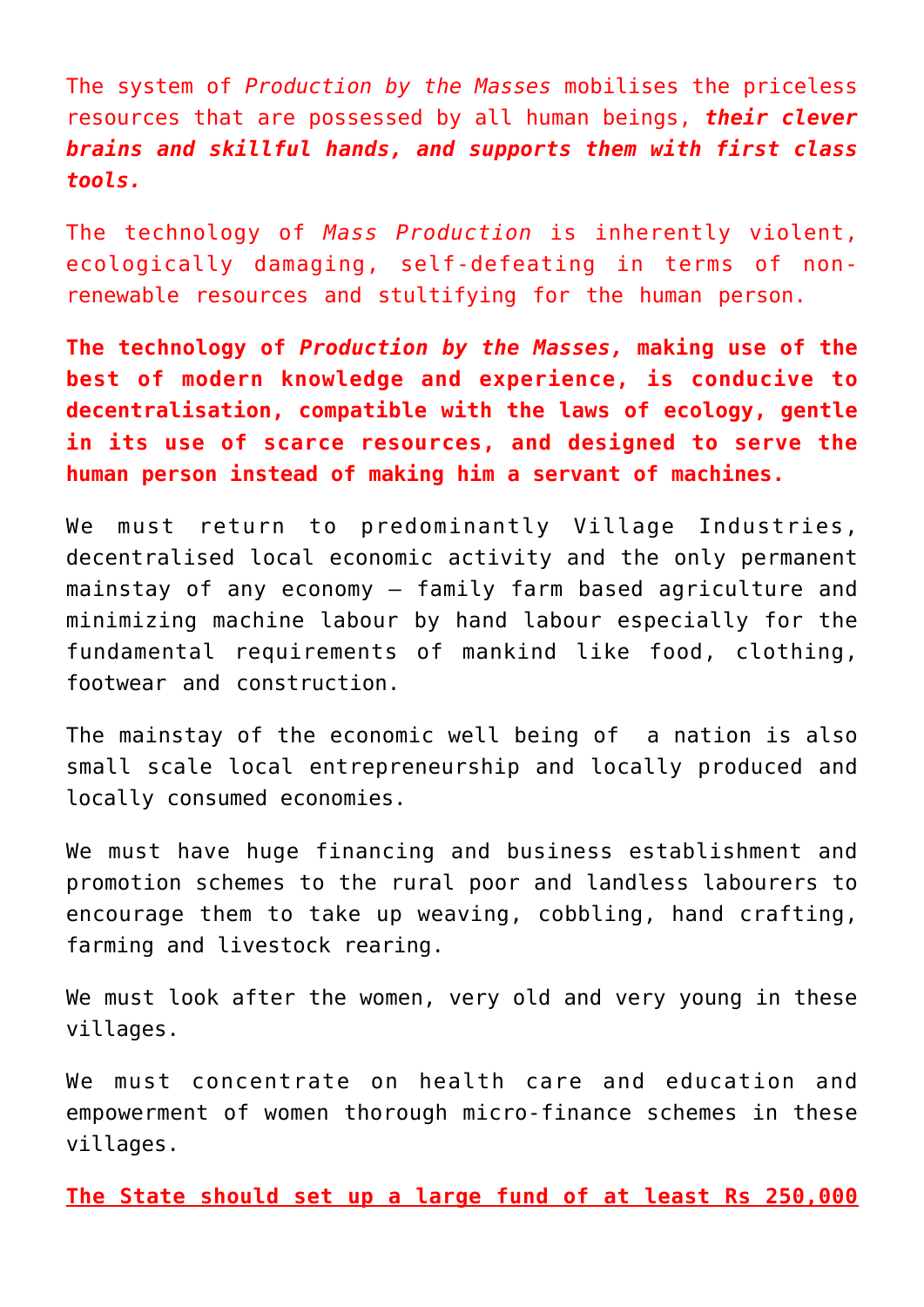**crores to fund innovative startups and small businesses researching and operating in the following areas:**

Farmer Producer Organisations to grow and market all sorts of farm produce including diary, livestock and poultry. They should grow and market all methods of production but have an eventual goal to finally transition to grow and market only products grown by natural farming methods. These organisations should work upto gram panchayat level.

I firmly believe that this can easily be done if there is a will to do it.

- Improved Agricultural Production techniques and breeding using Natural Farming and historical traditional farming practices of Bharat.
- Improved agricultural livestock breeding for diary, meat and poultry with a focus on pure breeds of native to Bharat.
- Improved textile, footwear, daily use consumer items production and marketing using [Village Industries](http://www.mkgandhi.org/villageindustries/villageindustries.htm) . Institutes like [Rural Development & Self Employment](http://www.nird.org.in/rseti/) [Training Institute \(RUDSETI\)](http://www.nird.org.in/rseti/) must be given more funding than all of the large corporate sector in Bharat.

These institutes must also train the Rural folk in the traditional crafts of Bharat that bought us worldwide fame – hand loom weaving and textile production, footwear and crafting of fine goods.

- Water Conservation, Rejuvenation and Pollution Control
- Biodegradable packaging for items of consumer use like diapers, sanitary napkins, bags, containers and other sectors that currently use toxic non-biodegradable packaging.
- If I have left out any sectors please use my feedback form.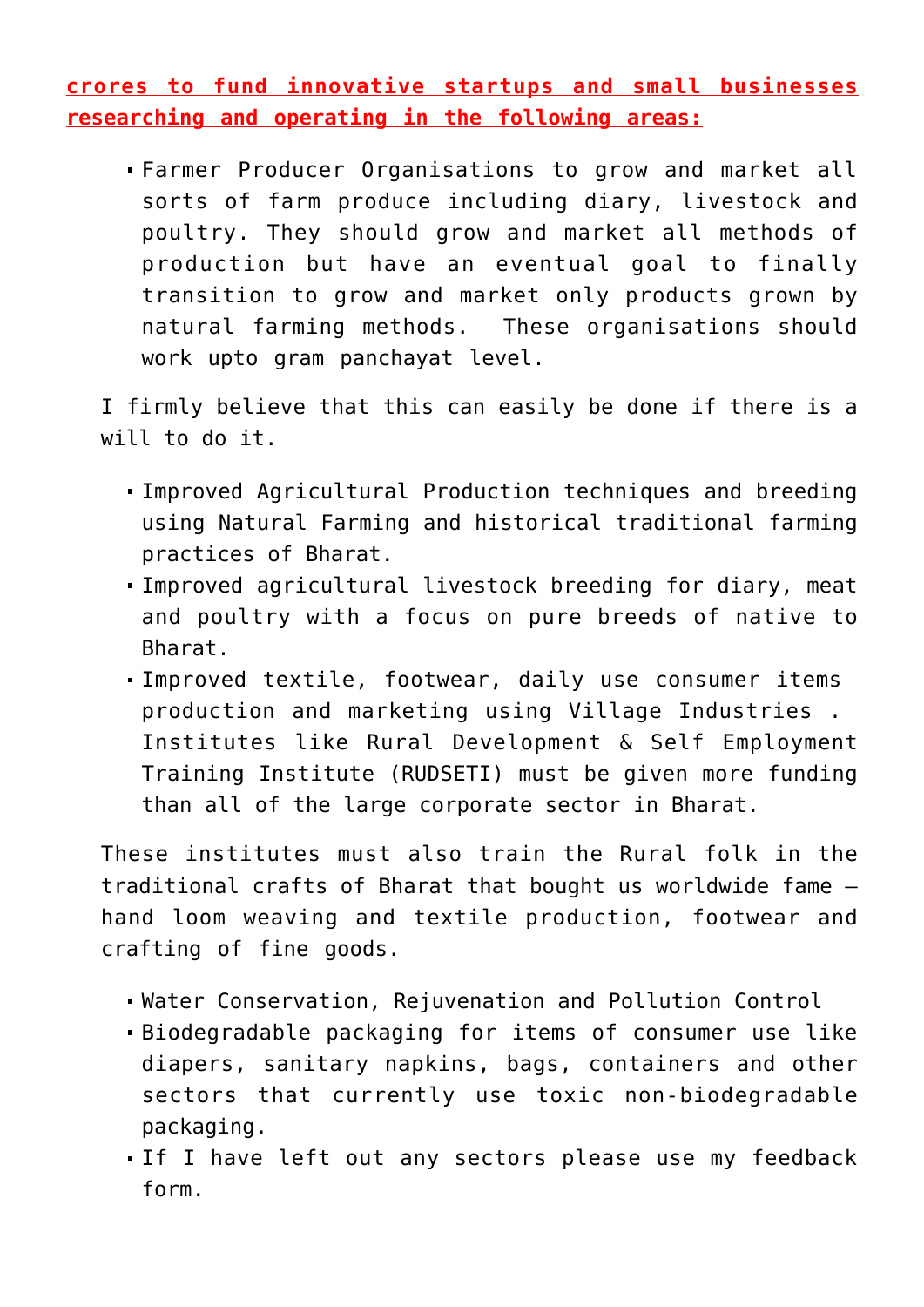Firms started as subsidiaries by large corporates should not be classified as small businesses.

Only firms with promoter funding more than 60% of the equity of the firm must be qualified as a startup.

This excludes funding by a government fund, for which promoter funding can be limited to 5% or even less if the project is more than Rs 1,00,00,000.

Promoter funding includes sweat equity.

Firm with large investors, private equity, investment banks etc , especially large foreign investors do not qualify to be a startup.

Startups do not just have to be started by local citizens of Bharat.

Foreign small businesses and individuals can also come and get funding from these startups on the condition that they pay of a royalty of 10% to the government of Bharat for the sale of each product.

This will apply till they reach a operating profit of Rs 5,00,00,000 or turnover of Rs 50,00,00,000 which ever comes first.

After that foreigners should pay a 30% royalty to Bharat for the sale of each product.

Huge tax breaks and interest free loans should be given to these startups and they should be exempt from all taxes until they make an operating profit for at least three years.

We then need a committee of people with real world experience in operating self help groups and community banks.

Some people say that micro-finance is also a good thing, but not all micro-finance groups have the interest of their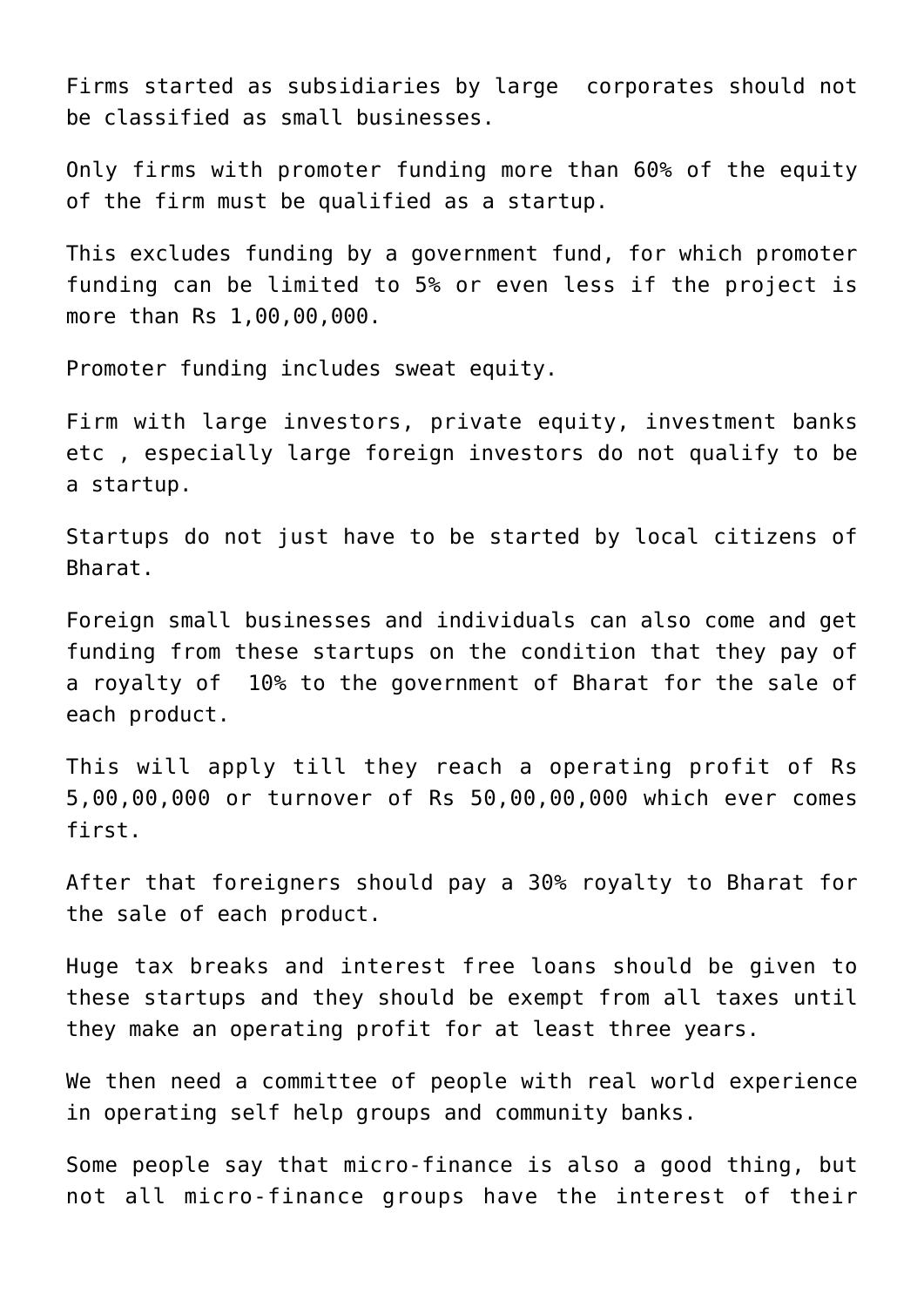clients as their primary interest.

At least 70% of financing in the country should diverted to community banks and self-help groups.

Since these groups may not have the resources to professionally manage it, a supervisory panel of at least 10 central bank employees must monitor and help run the self help groups for every five taluks or 100,000 customers, which ever is less.

Another option is to spin subsidiary of the existing large banks into community owned banks and self-help groups.

Of course in these days, unless things are of a quality standard, people will not buy it even if it is cheap.

**Hence we have to ensure that the products generated by our workers, meet or even exceed minimum quality standards.**

Meeting or even exceeding minimum quality standards is not a new thing to **[Bharat](http://aryadharma.world/bharat/)** .

All products that are exported to foreign countries have to meet a minimum quality standard otherwise the foreign importers will reject the goods without even paying for it.

If our manufacturers can do this for their export customers, why should their not do this for us, who are the local customers in Bharat?

Why do we accept second rate products?

The money we pay for these goods is first rate and earned by our sweat and blood.

## **Agriculture**

[Samuel Johnson](https://en.wikipedia.org/wiki/Samuel_Johnson) said:

**Agriculture not only gives riches to a nation, but the only**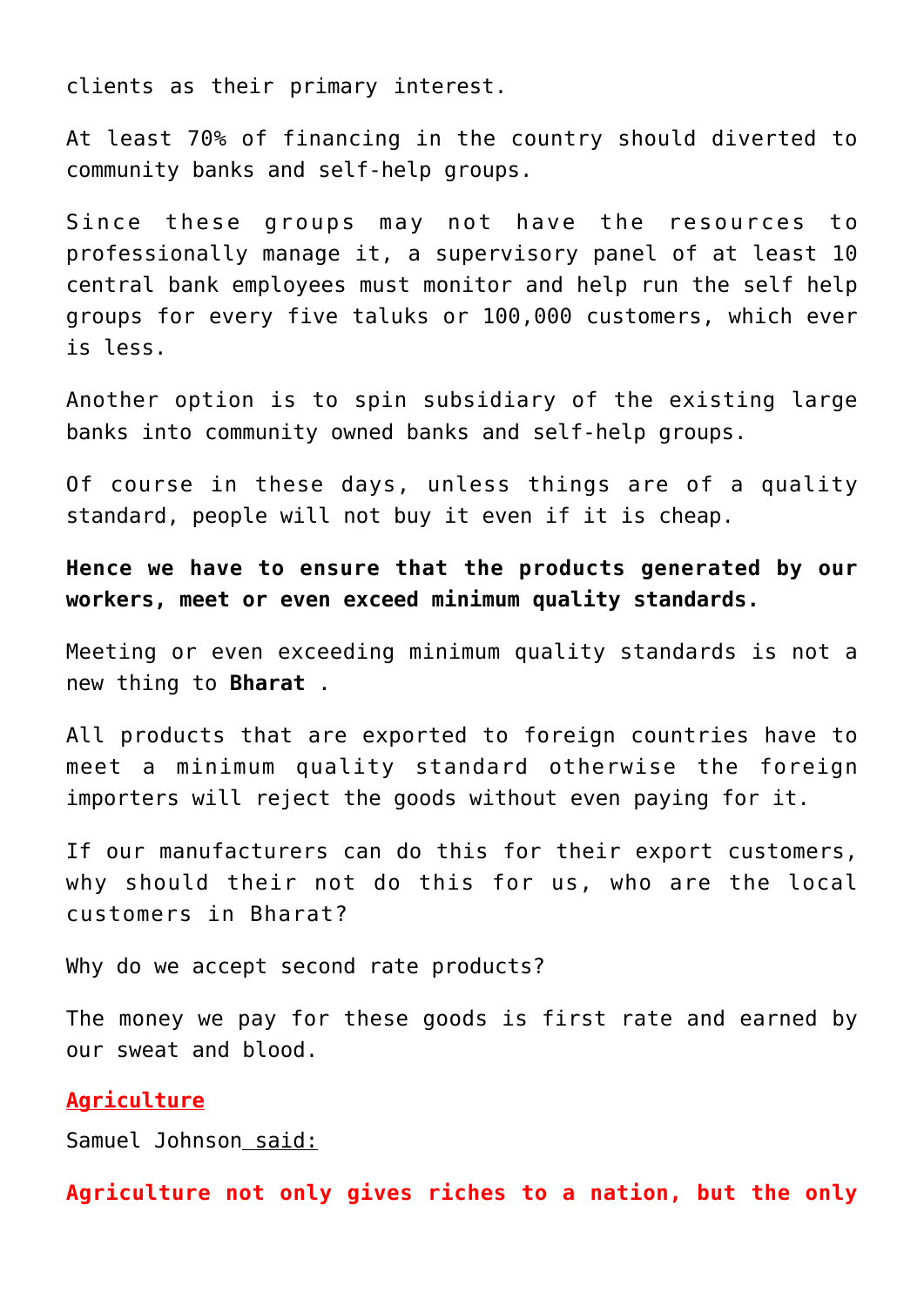## **riches she can call her own.**

In modern times, farming has become the most miserable and loss making occupation.

This mainly has to do with economics since farming is poorly paid due to manipulated markets and can sometimes be quite risky if the crops fail due to weather or other forces of nature.

Farmers should be taught about commodity cycles, proper crop planning, crop diversification and crop production in time for the market and only sufficient for market demand and not to exceed it which causes prices to fall significantly.

They should also be taught to hedge against risk and grow crops and get crop insurance.

Just like I have said for banking and lending, self help groups, farmer producer cooperatives and farming producer organisations must be widely established.

The objective of these farmer producer groups is to help farmers having better pricing power and eliminate unscrupulous middlemen.

Read about my comments for [sustainable and profitable](http://aryadharma.world/concepts/sustainableagriculture) [agriculture.](http://aryadharma.world/concepts/sustainableagriculture)

## **Economic Planning**

The founder of capitalism, **[Adam Smith](http://en.wikipedia.org/wiki/Adam_Smith)** also wrote the [Theory of](http://en.wikipedia.org/wiki/Theory_of_Moral_Sentiments) [Moral Sentiments](http://en.wikipedia.org/wiki/Theory_of_Moral_Sentiments) which is a far better book than the [Wealth of](http://en.wikipedia.org/wiki/The_Wealth_of_Nations) [Nations](http://en.wikipedia.org/wiki/The_Wealth_of_Nations).

It is interesting to note that Adam Smith was a [Libertarian](http://en.wikipedia.org/wiki/Libertarianism).

**All Pustak Badnekai (Bookish Brinjals or [ivory tower\)](https://en.wikipedia.org/wiki/Ivory_tower) economists, especially those that promote the fraud [Keynesian](https://en.wikipedia.org/wiki/John_Maynard_Keynes#Keynesian_ascendancy_1939.E2.80.9379) [system](https://en.wikipedia.org/wiki/John_Maynard_Keynes#Keynesian_ascendancy_1939.E2.80.9379) of "free" "money" generated by producing debt to future and unborn generations should be totally ignored.**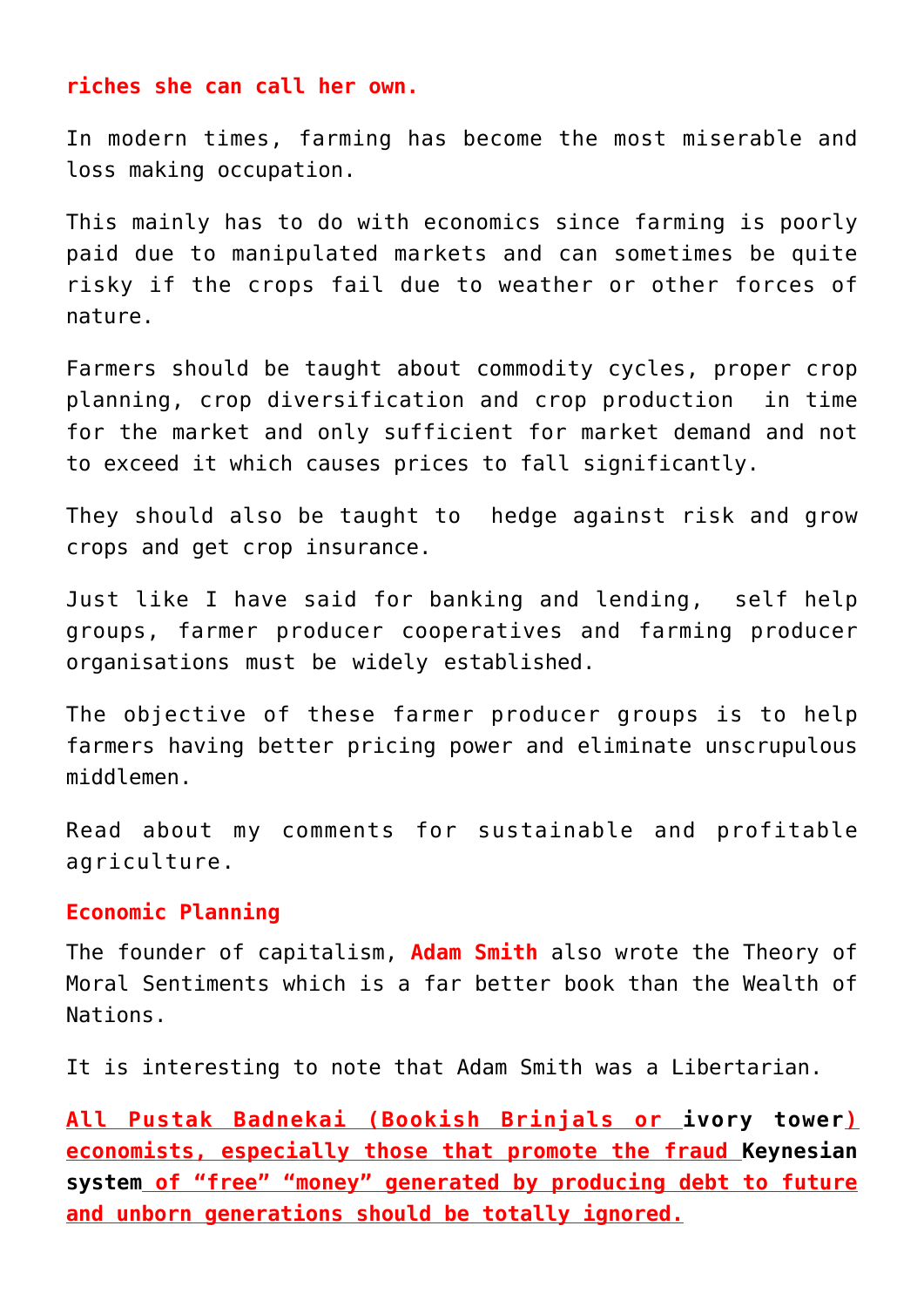Almost 99.9% of them have not even run a newspaper stall, forget about establishing or running their own businesses.

Let these so called "wise" "economists" generate profit making businesses for themselves first, then let them try to figure out what is good for businesses and citizens of the nation.

As somebody once said:

**An economist is somebody who worries tomorrow about why what he predicted yesterday did not happen today.**

Even though I say the economists should be ignored there are some who have a enlightened world view.

Some of the economists whose works we could use are [Kautilya,](http://en.wikipedia.org/wiki/Arthashastra#Economic_ideas) [FA Hayek,](http://en.wikipedia.org/wiki/Friedrich_Hayek) [Joseph Schumpeter](http://en.wikipedia.org/wiki/Schumpeter)[, Nikolai Kondratiev,](http://en.wikipedia.org/wiki/Nikolai_Kondratiev) [Hernando De](http://en.wikipedia.org/wiki/Hernando_de_Soto_Polar) [Soto,](http://en.wikipedia.org/wiki/Hernando_de_Soto_Polar) [EF Schumacher](http://en.wikipedia.org/wiki/EF_Schumacher) and [JC Kumarappa](http://en.wikipedia.org/wiki/J._C._Kumarappa).

I also like the ex RBI Governor [Raghuram Rajan](http://en.wikipedia.org/wiki/Raghuram_Rajan).

He is a really smart man and understands the needs of [Bharat](http://aryadharma.world/bharat/) even though he had spent a lot of time abroad.

Rajan has proven credentials – he was the only one in the USA that [caused a stink criticizing](http://www.nber.org/papers/w11728) the so called "maestro" Fed Governor [Alan Greenspan](http://en.wikipedia.org/wiki/Alan_Greenspan) who loved giving away free money to the [Wall Street Pimps](http://aryadharma.world/fukus/wallstreetpimps/).

#### **Free Markets**

I am a fervent believer in the free markets.

However the so called "free" nations do not really have free markets.

In a free market, the price would not just be determined by demand and supply a the lowest price.

It is **not correct that** monetary price alone is the determining factor in a free market.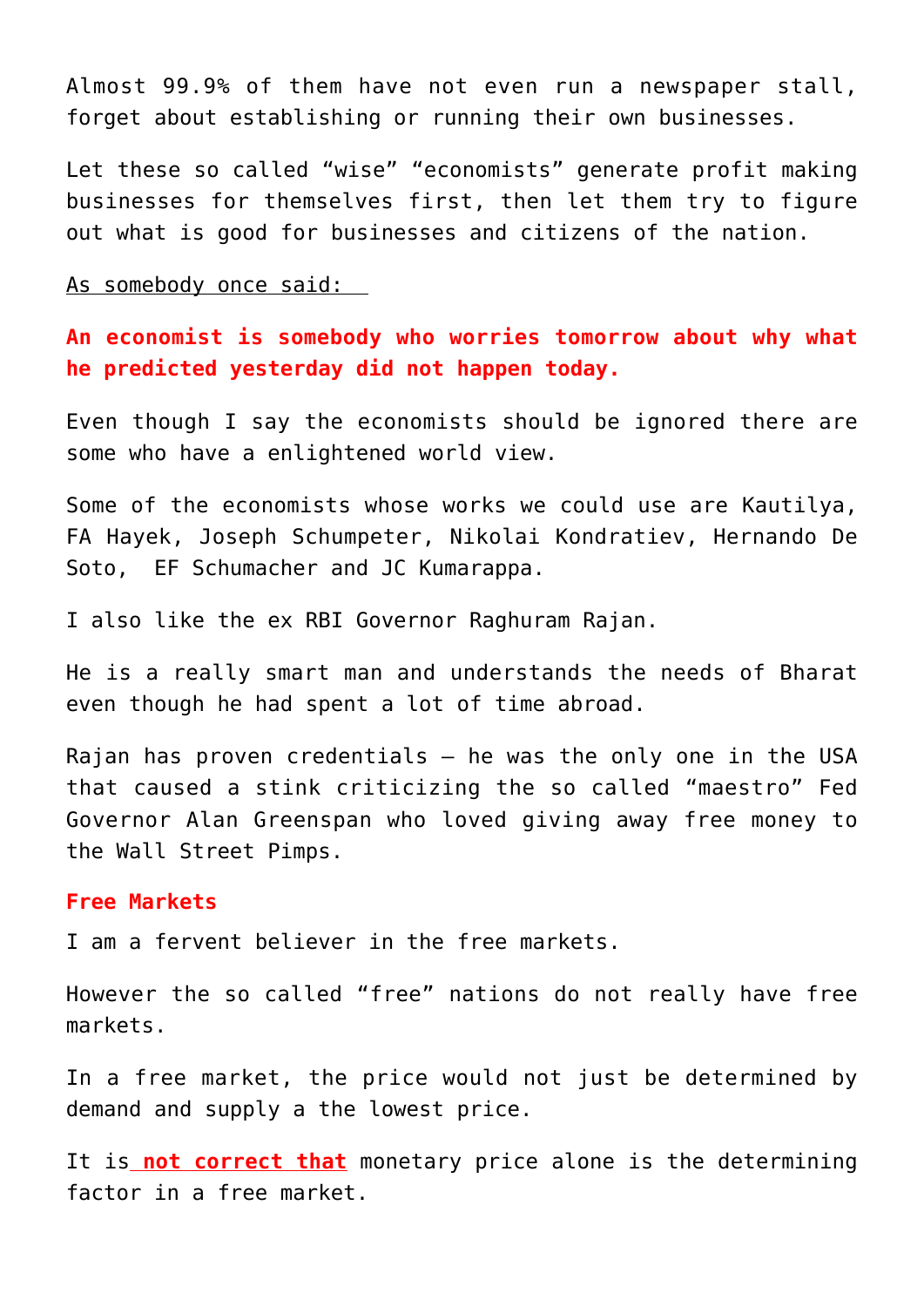**Price should not just be based on monetary terms, but also in the terms of the total social and environmental impact it has.**

**So the price should include a cost of labour and employee welfare, overhead, profit and social and environmental impact.**

**In a real free market, capital would be easily available on equal terms even to small businesses, entrepreneurs and farmers and not just to large companies and [Wall Street/Dalal](http://aryadharma.world/fukus/wallstreetpimps/) [Street/Lala Pimps.](http://aryadharma.world/fukus/wallstreetpimps/)**

When I say free markets, I mean that the State should have regulations, but it should not run anything except the [State,](http://aryadharma.world/thestate) [Employees of the State](http://aryadharma.world/thestate/employeesofthestate/) and the establishment of the [True](http://aryadharma.world/concepts/truetemples/) [Temples.](http://aryadharma.world/concepts/truetemples/)

Even the True Temples should be run by the people, the State should just enforce regulations and provide subsidy funding.

# **Banking and Lending**

We should encourage middle class and poor women to gather as many of their female neighbours and local female friends and female relatives to also take part in small business.

Women are more conservative and more detail oriented then men and only take calculated risks.

**We must have huge financing and business establishment and promotion schemes to the rural poor and landless labourers to encourage them to take up weaving, cobbling, hand crafting, farming and livestock rearing.**

[More about my ideas](http://aryadharma.world/laws/details-of-the-law/laws_bankandlend/) for banking and lending.

## **Taxation**

Huge tax incentives should be given for saving and financing for encouragement of business by the most poor and especially small farmers and small businesswomen and the small businessmen.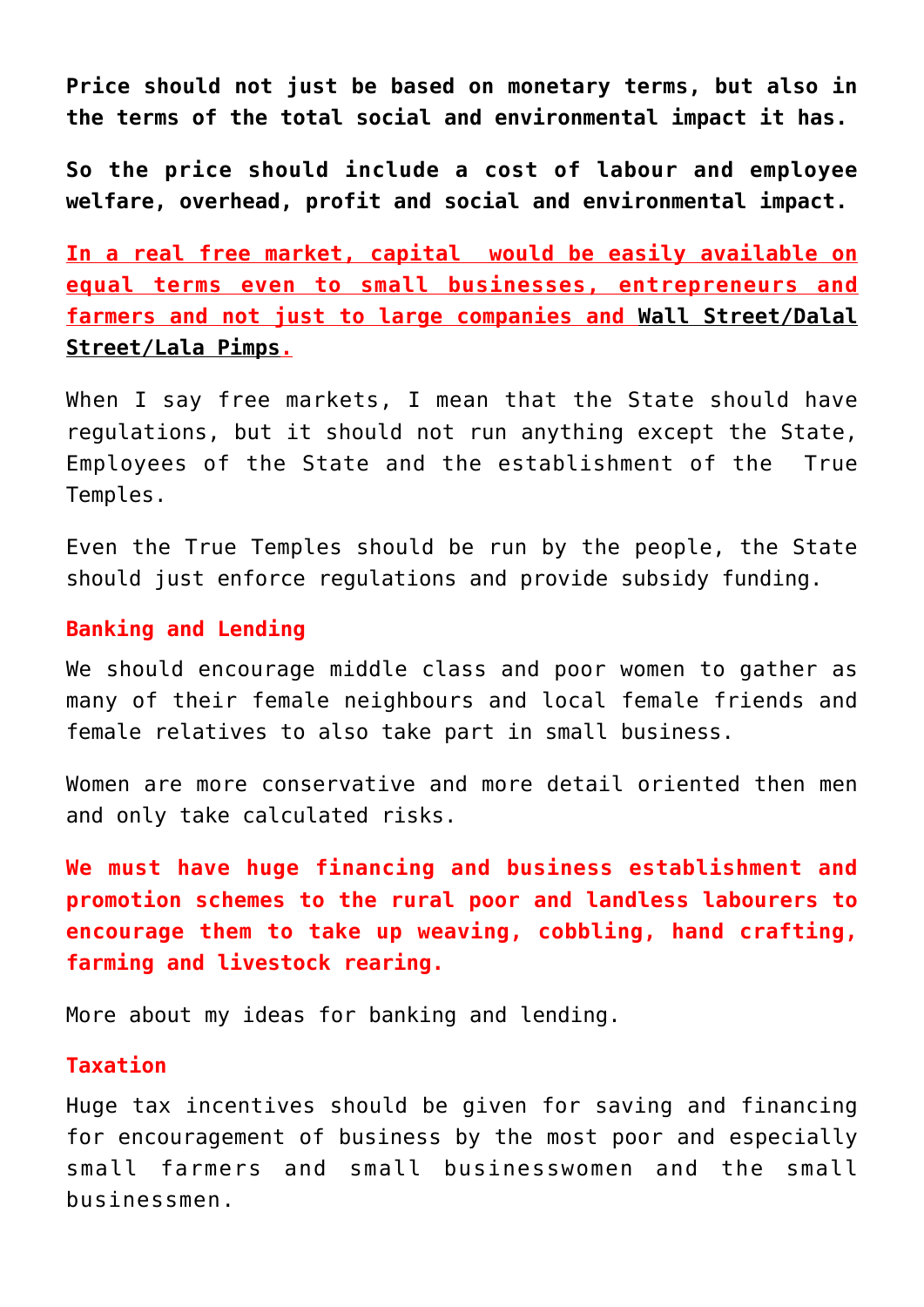**It is proven that the more incentives people are given, the better they are motivated to perform and the current taxation system is a huge disincentive.**

We should not give people "free" money and cheap loans, we should give them freedom from taxes once they work hard and earn real money.

**The only way a country can become prosperous is not by "free money" injected by the central banks, but by freedom from high and oppressive taxes.**

Refer to my [detailed comments](https://aryadharma.world/laws/details-of-the-law/laws_taxes/) about taxes.

#### **Allocation of small and large works**

For large works and even small works upto a value of Rs 1,00,000, the first thing these governments should do is get rid of price based selection, or rather selecting vendors solely on price.

Price based selection makes the vendors cut corners. Either they under quote and cut corners later, or they bribe and dont do the work at all.

The [law for works contracts](https://aryadharma.world/laws/details-of-the-law/law-contracts-for-works/) must be implemented.

Also public works projects like digging small ponds, small tanks and wells must be done by hand.

Rural roads must be improved and highways must be built, but we must not have expressways and the maximum speed on highways must be limited to 80km/hour.

**There should be no access controlled roads, all roads must grant access to the local community in the area.**

Since times have changed, large scale infrastructure – roads, dams, canals, industries can be automated, but if human labour can do the same job in the same amount of time and at less than 15-20% increase in cost, then human labour must be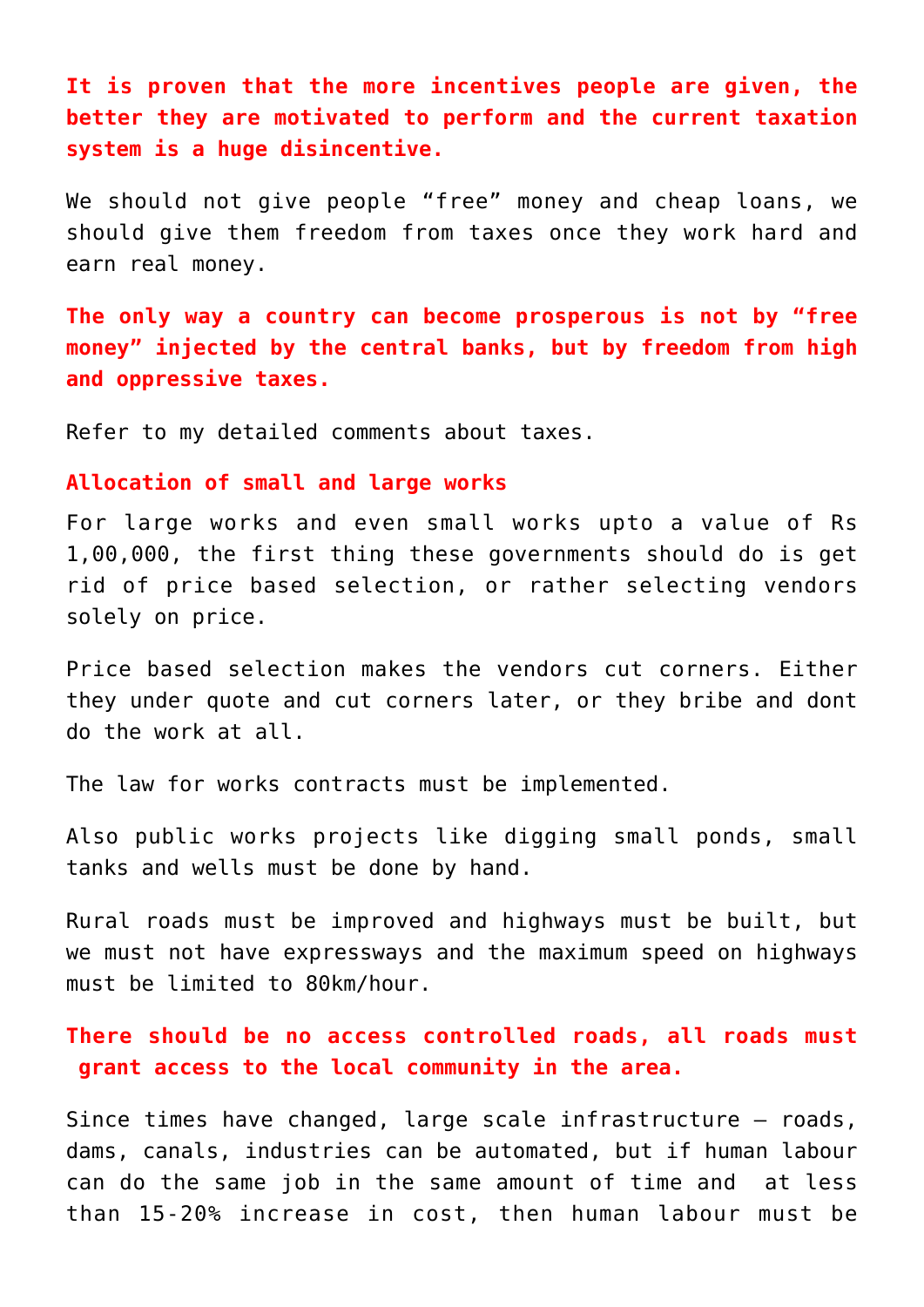preferred.

If human labour is to be replaced by automation, then a tax of 20% must be imposed on the business portion that is automated to ensure that the replaced human employees are also getting a royalty on their job loss. This should continue for at least 5 years.

If the business can provide funding or alternate employment avenues for the replaced employees, then the 20% automation tax can be exempt.

## **Quotas and Preferred Treatment**

All these quotas are currently being seriously misused because it is race, religion, caste or gender based.

**We should completely abolish all educational, job and contract quotas based on religion, caste and race.**

Here is my idea on [quotas and reservations.](https://aryadharma.world/laws/details-of-the-law/law-discrimination-and-quotas/)

Special quotas upto a single contract value of Rs 50,00,00,000 should also be given to organisations that employee at least 50% widows, victimised, divorced, single women and low income married women.

Special quotas upto a single contract value of Rs 25,00,00,000 should be given to organisations that employee at least 50% of physically and mentally disabled workers.

## **THOUGHTS ON ECONOMY AND SOCIALIST CAPITALISM**

The maxim of Seneca states:

**If you want to help a man to be rich, do not increase his riches but decrease his wants.**

As the Sakyamuni said in the Dhammapada:

**Health is the supreme possession. Contentment is the supreme wealth. Trust is the supreme relation. Nirvana is the supreme**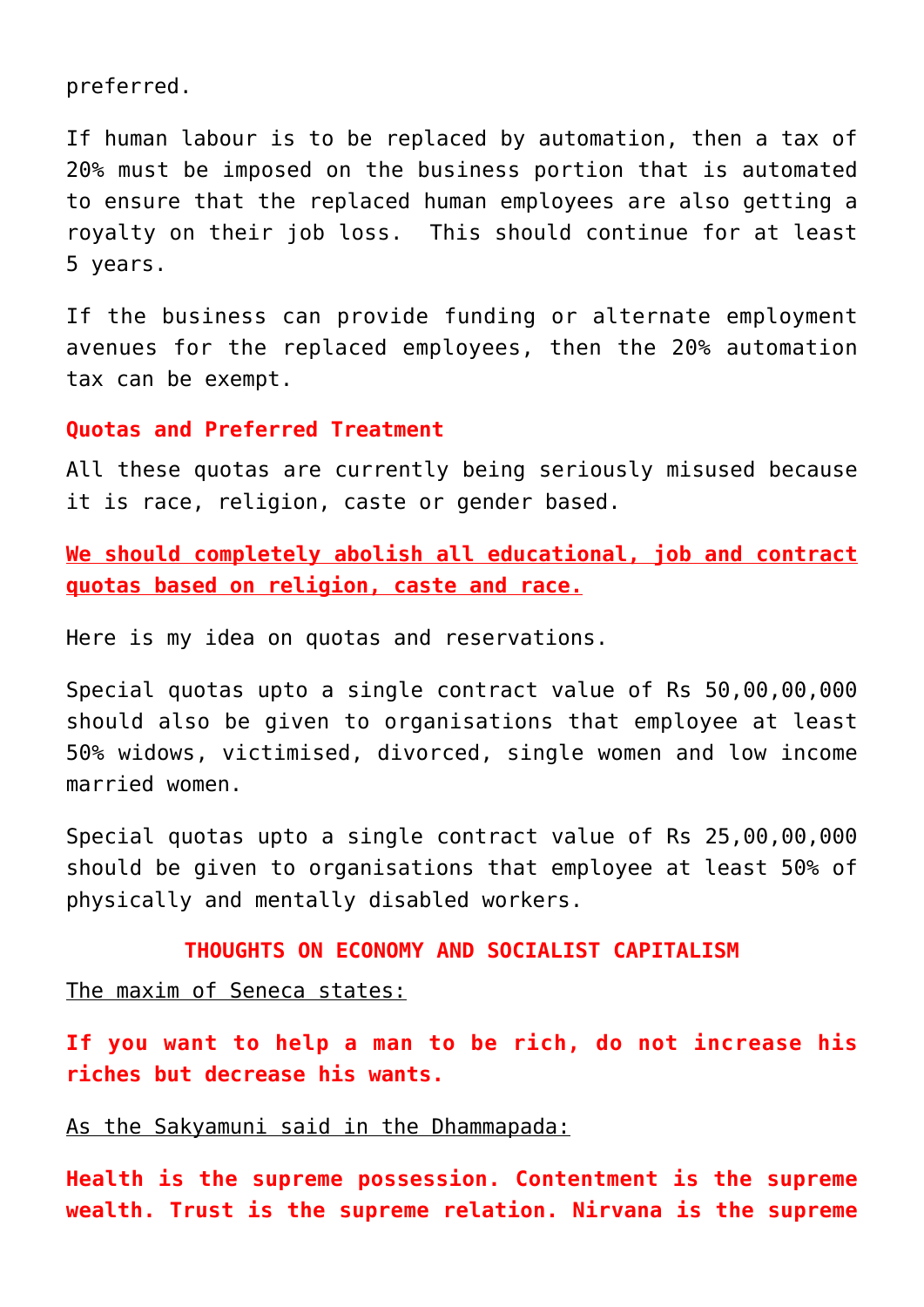## **happiness.**

**Contentment is the greatest wealth.**

Living a contented and good quality of life is much better than having wealth only.

Quality of life is not just measured in the ease of modern material conveniences.

**Quality of life is mainly measured in the amount of happiness and peace of mind that one has and this cannot be compensated by modern material comforts.**

I guess I could be called a Socialist Capitalist.

I am not sure if such a thing exists in economic theory.

## Here is my definition of a socialist capitalist:

- **One who respects the loyalty and hard work of their employees and rewards them with benefits like medical insurance, and subsidises the education of their lower level employees. If the company is richer, then they should also provide some assistance to the employee to build their house.**
- **One who does not fire any employee in events of emergencies like health and accidents and provides paid maternity leave for at least 6 months.**
- **One who keeps a gratuity or pension plan to their employees.**
- **If one is a banker or financier, they provide much greater access to capital to small farmers, small businesses and small women entrepreneurs in comparison to the access to capital provided to [Wall Street/Dalal](http://aryadharma.world/wallstreetpimps/) [Street Pimps and Lalas.](http://aryadharma.world/wallstreetpimps/)**

In the same way employees should also put their heart and soul into their work.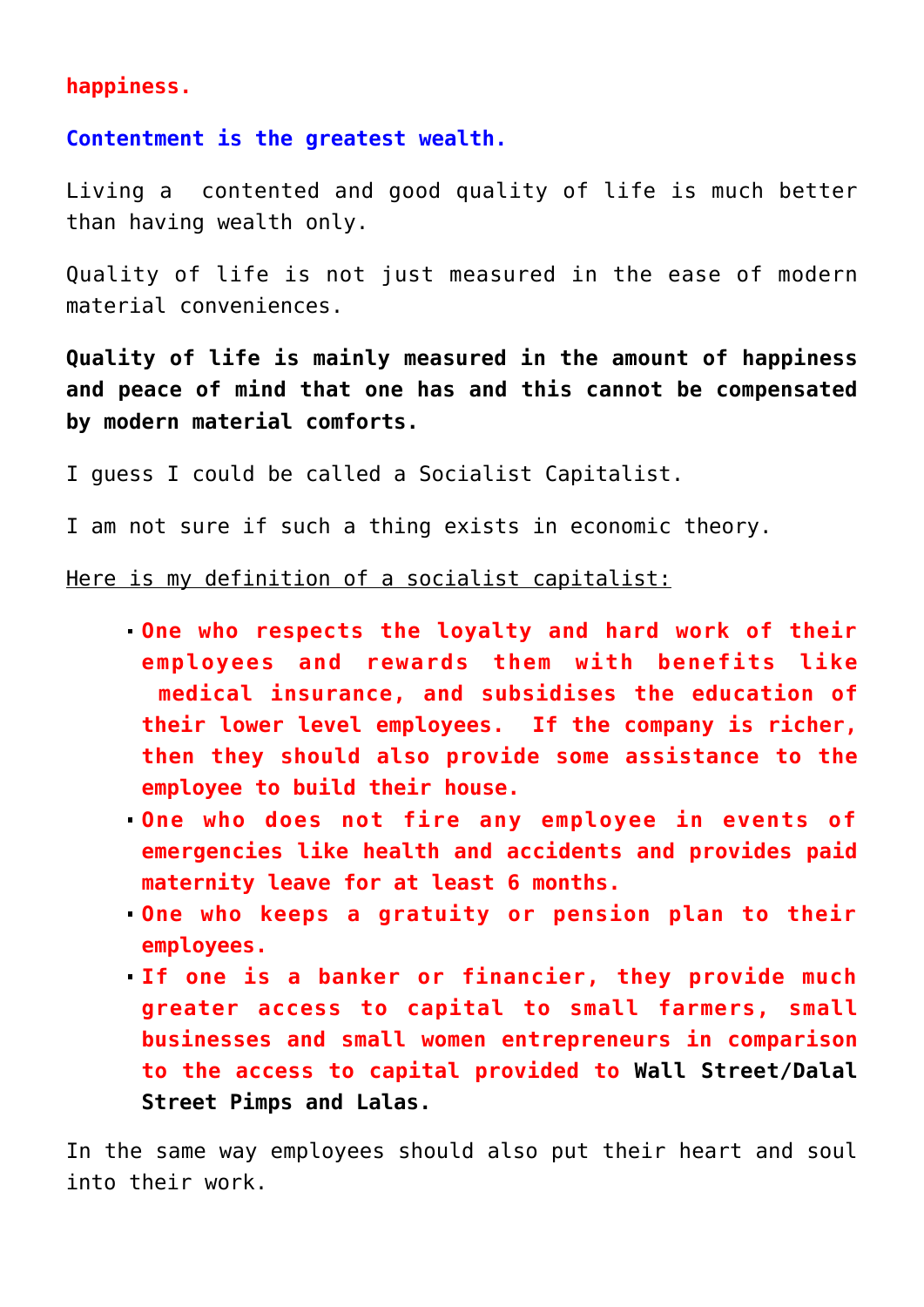I also dont believe that a person should get an increment above the inflation level, if they are doing the same job that they did previously.

You cannot do the same job that you did twenty years ago and be paid twenty times as much.

I am not a socialist in the traditional sense.

I am against socialism which justifies taking from the rich even if they have worked sincerely and hard to become rich, to give to the poor even if they have been lazy and made no effort to improve their lot.

## **I believe in these wise truths outlined by [Abraham Lincoln:](http://en.wikipedia.org/wiki/Abraham_Lincoln)**

**You cannot help the poor by destroying the rich. You cannot strengthen the weak by weakening the strong. You cannot bring about prosperity by discouraging thrift. You cannot lift the wage earner up by pulling the wage payer down. You cannot further the brotherhood of man by inciting class**

**hatred.**

**You cannot build character and courage by taking away men's initiative and independence.**

**You cannot help men permanently by doing for them, what they could and should do for themselves.**

I also believe that mainly those who are shareholders in the company should dictate the future of the company.

By shareholders, I mean those who would not just lose their jobs if the company failed, but also their investment and a significant portion of their life's savings.

Labour just provided for a salary should really have no say in how the company is run.

If they don't like it they can leave and find another job and get a new salary, but a shareholder cannot find a way recoup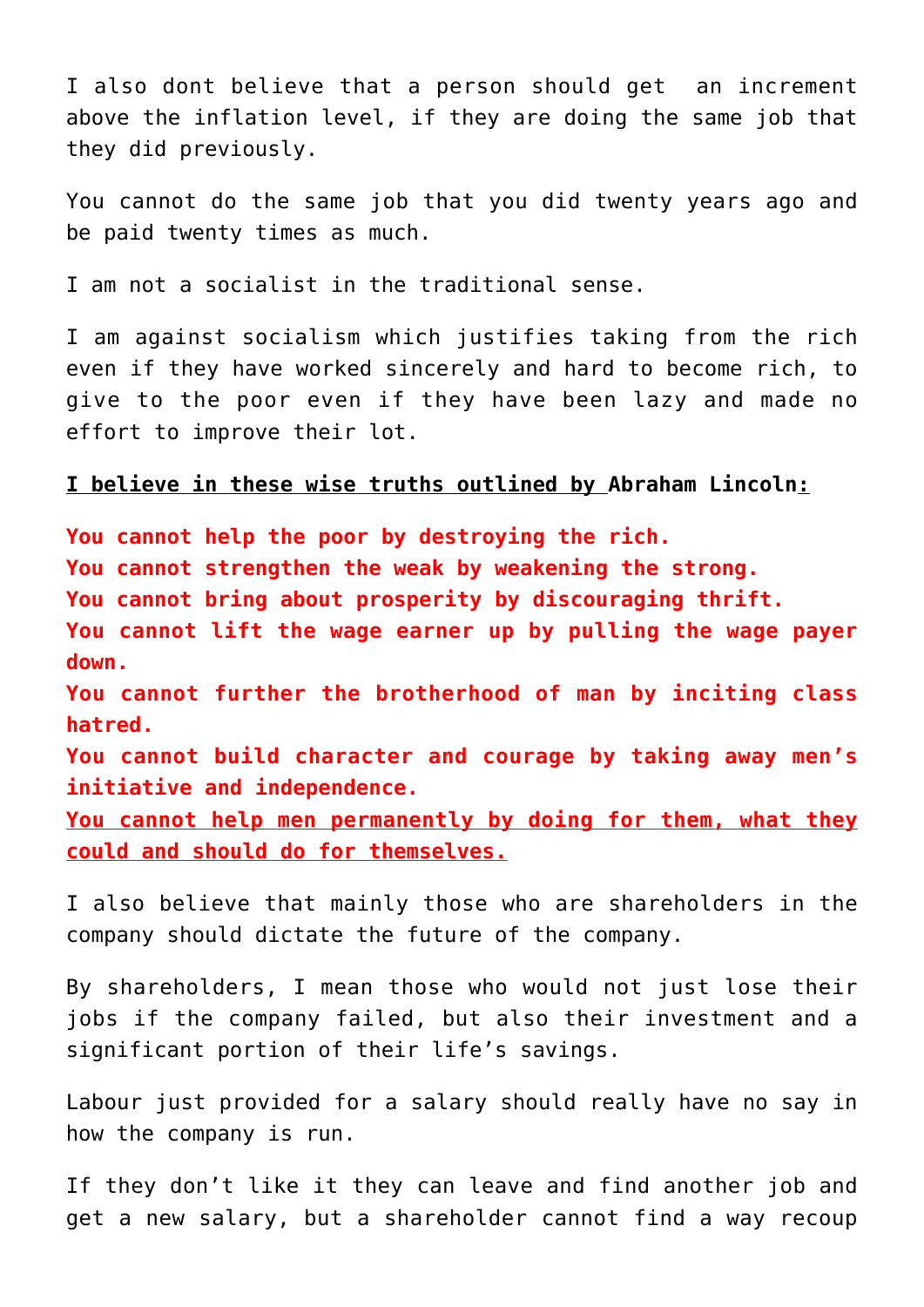their losses.

If labour wants a say in the running of the company, they must invest a percentage of their savings as a pension contribution.

In percentage terms, it must be at least 50% of the fund contribution of the shareholders who promoted and own the company.

We must return to predominantly [Village Industries](http://www.mkgandhi.org/villageindustries/villageindustries.htm) and the only permanent mainstay of any economy – family farm based agriculture and minimizing machine labour by hand labour especially for the fundamental requirements of mankind like food, clothing, footwear and construction.

The mainstay of any economy is also small scale local entrepreneurship and locally produced and locally consumed economies.

There is really nothing more noble than the professions of farming, engineering, teaching, army, social services, law enforcement, nursing and medicine.

**These professions help build the foundation of humanity and it is a shame that they are not recognised and followed by more people.** 

[Bollywood](https://en.wikipedia.org/wiki/Bollywood) and [IPL](https://en.wikipedia.org/wiki/Indian_Premier_League) do not qualify to be called sports and culture.

Most of it is just mass entertainment.

But there is nothing more noble than the professions of sports, writing, poetry, art, painting, sculpting, dancing, singing, playing music, theatre, puppetry and other fine arts and sports.

**These professions help build the culture, spirit and lifeblood of humanity and it is a shame that they are not**